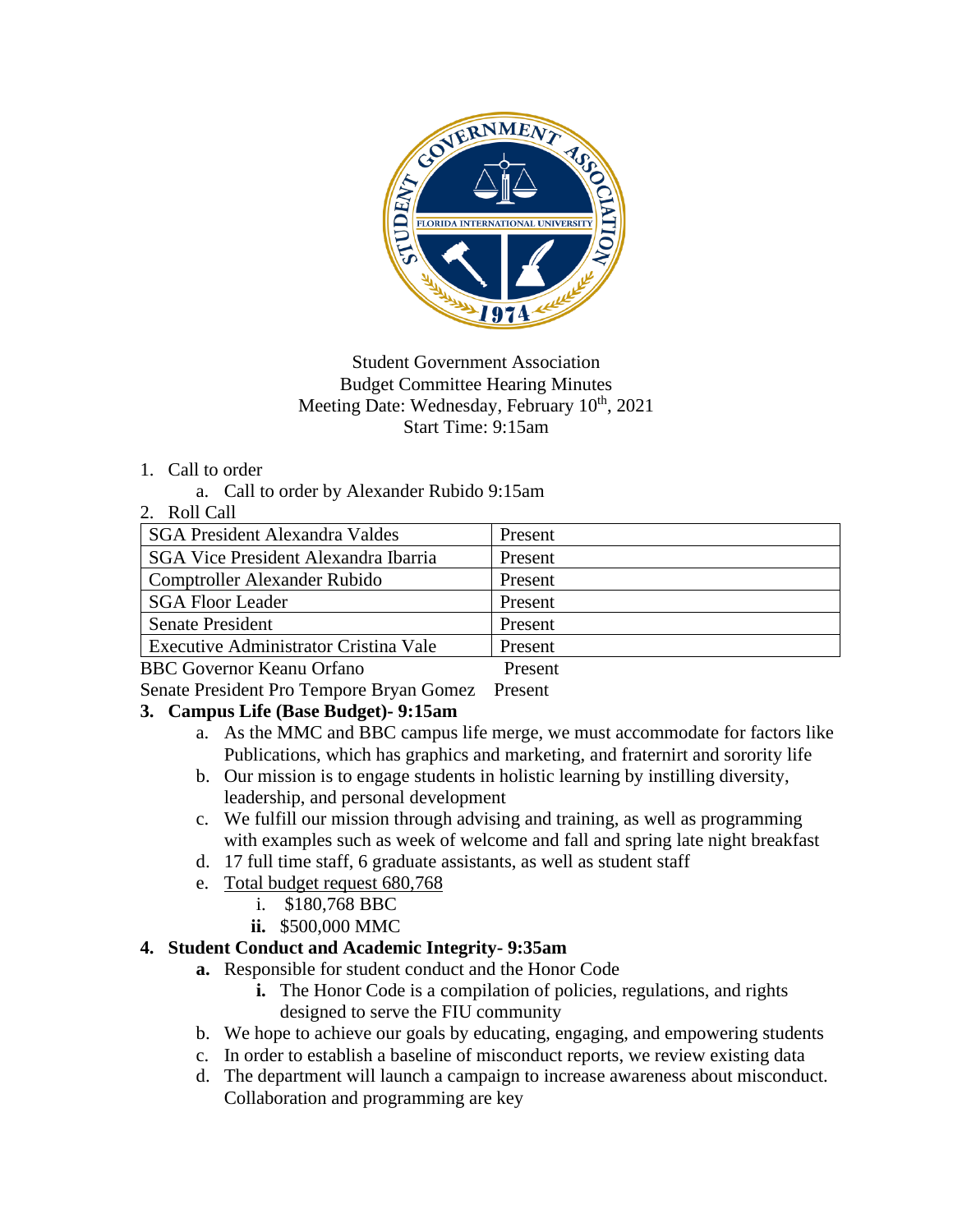# **Questions**:

Alexander Rubido: How do you plan to use the \$8,000 requested to achieve your goals?

**Answer**: One of the things we've seen are really effective are programming efforts like stickers behind doors and on the floors you see around campus

Giacomo Natteri: how are you handling covid related misconduct issues?

**Answer**: We handle each case seriously. We handle all mask violations and any social distancing issues. we can provide any data you deem necessary. Its worth noting that our covid related misconduct cases are much lower than our neighboring colleges.

Bryan Gomez: Is there a hearing for covid related misconduct issues?

**Answer**: Absolutely, with exception to the first warning letter, but after than the student has the full right to a hearing same as if it was a normal misconduct issue.

# **5. Student Programming Council BBC- 10:15am**

- a. goals are to foster a quality university experience through student programming
- b. pre pandemic, we had many events planned, and have since adapted to a hybrid style of event programming
- c. we plan to continue expanding events on campus and implement new ideas dealing with hybrid events due to the pandemic
- d. Total Budget request \$216,124.03

# **Questions:**

Alexander Rubido: how do the engagement numbers look for the hybrid events?

**Answer:** we can get you those numbers before deliberations, but we average 6-15 students for smaller events, but events like wild and out we had about the same number as pre pandemic, drive ins had 64 sign ups with about 20 more showing up the day of. We have found that the issue is not in students wanting to attend, but being able to attend because of classes or other factors.

Alexander Rubido: how are you defining large scale programming for this ans next year? **Answer:** Large scale looks like mid stuff, our questions are how many people can we fit into a place safely? We want as many people to attend, but safety is our number one priority

Alexander Rubido: how do you plan to engage students who aren't on campus but want to be engaged?

**Answer:** We've found that Instagram is a great way to interact with students and they can spread the word and give feedback all on the same platform

# **6. SGA BBC Main Office- 10:55am**

- a. Total request \$66,465
	- i. Office supplies
	- ii. Copier services
	- iii. Maintenance
	- iv. Subcriptions/services
	- v. Misc.
- b. 3-4 student staff
- c. Office branding in order to ensure a cohesive look between SGA BBC and MMC- \$8,000
- d. Replace 2 front desk computers- \$3,000
- e. Phones- \$3,000
- f. Shared services- \$3,465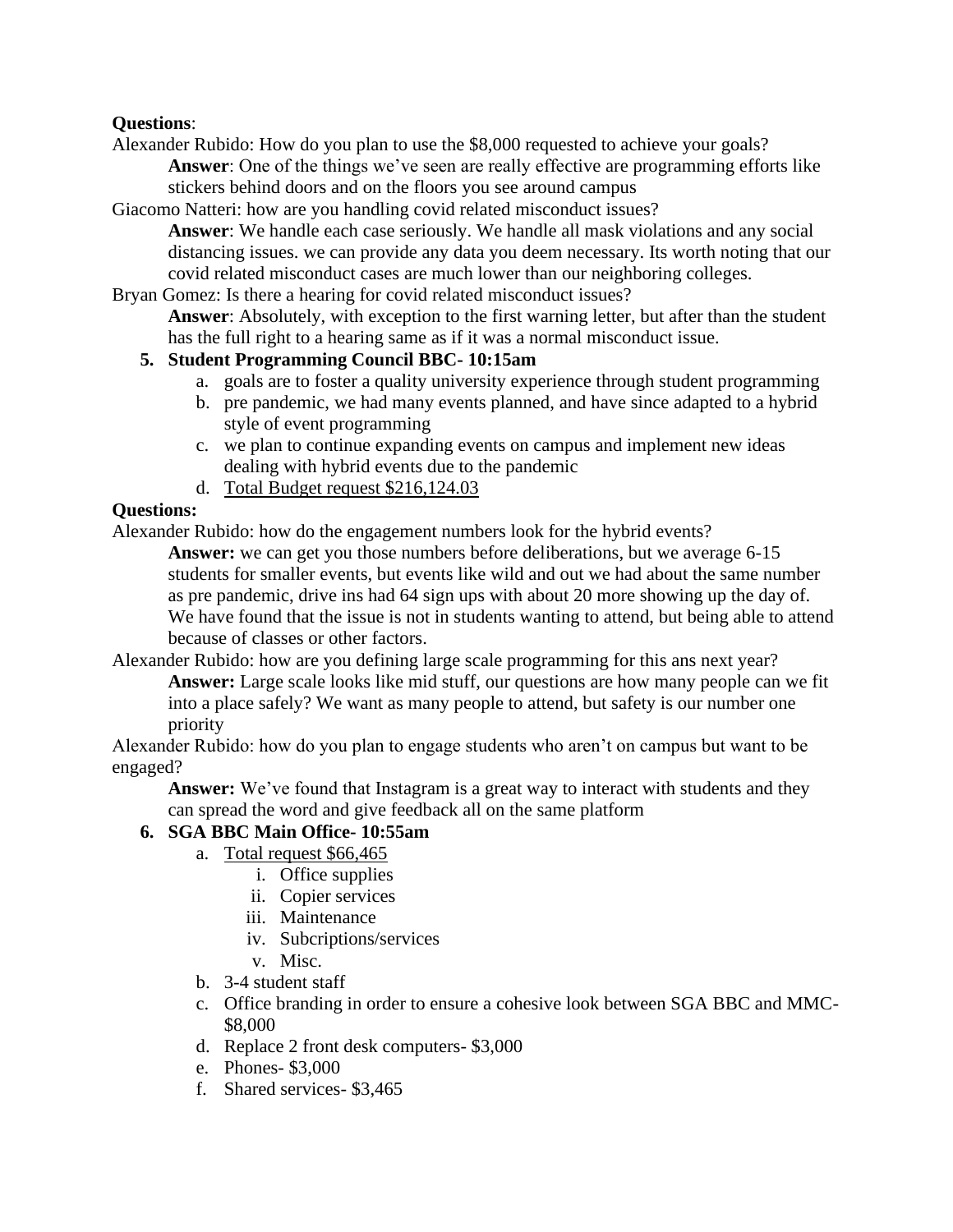# **7. FIU at I-75- 11:15am**

- a. Stationed in Miramar, our campus shares a space with Broward college
- b. Students have access to classrooms, study areas, computers, and vending machines
- c. Due to the pandemic, we had to curtail events
- d. Upon return to campus, our week of welcome was in compliance with social distancing and reusable face coverings were given out
- e. Our spring week of welcome usually has an attendance of 600, but due to the pandemic only 98 students were able to attend
- f. Unlike MMC and BBC, I-75 does not have on-site catering
- g. Total budget request \$58,898

# **Questions:**

Alexander Rubido: how can you confirm that there are FIU students reaping the benefits of FIUs events

**Answer**: we check their panther IDs, but broward students are also not on campus at the moment, there is also the fact that we can recognize a good amount of faces

# **8. Campus Life Programming- 11:35am**

- a. Fall/spring/summer programming, panther luau, and leadership banquets make up the budget overview
- b. Resource fairs allow opportunities to collaborate with both campuses online and hybrid events
- c. Week of welcome is a great event to show and gain affinity for FIU
- d. Total Budget request \$74,905

# **9. Bayview Hall Council- 12:15pm**

- a. Works to advocate on behalf of bayview community
- b. Past events include 2020 week of welcome and thanksgiving celebrations
- c. Need a few marketing essentials like polos, flyers, and holiday gift bags
- d. We will continue to use hybrid events and digital/ social media marketing
- **e.** Total Budget Request: \$6,697

# **Questions:**

Alexander Rubido: What is the student participant rate for the 19-20 year?

**Answer**: There is a number of participants, anything that is specifically required can be brought to you before deliberations

Alexander Rubido: how do you plan on getting people into your new events?

**Answer**: Students have been wanting to expand, for instance there has been a strong need for cleanups near bayview, so we worked with FIUs facilities to get a plan together. The option to have hybrid events gives us hope that people will rather go in person instead of zooming into the event.

Alexander Rubido: Does bayview organization give you any supplemental resources?

**Answer**: They don't charge us to use the rooms, but they do not give us supplemental resources

# **10. FIU Online- 1:35pm**

- a. Our goal is to engage, empower, and guide our learners to achieve success
- b. Many are non traditional students, meaning they have full time jobs or are enrolled part time
- c. Asking for assistance in funding support for engagement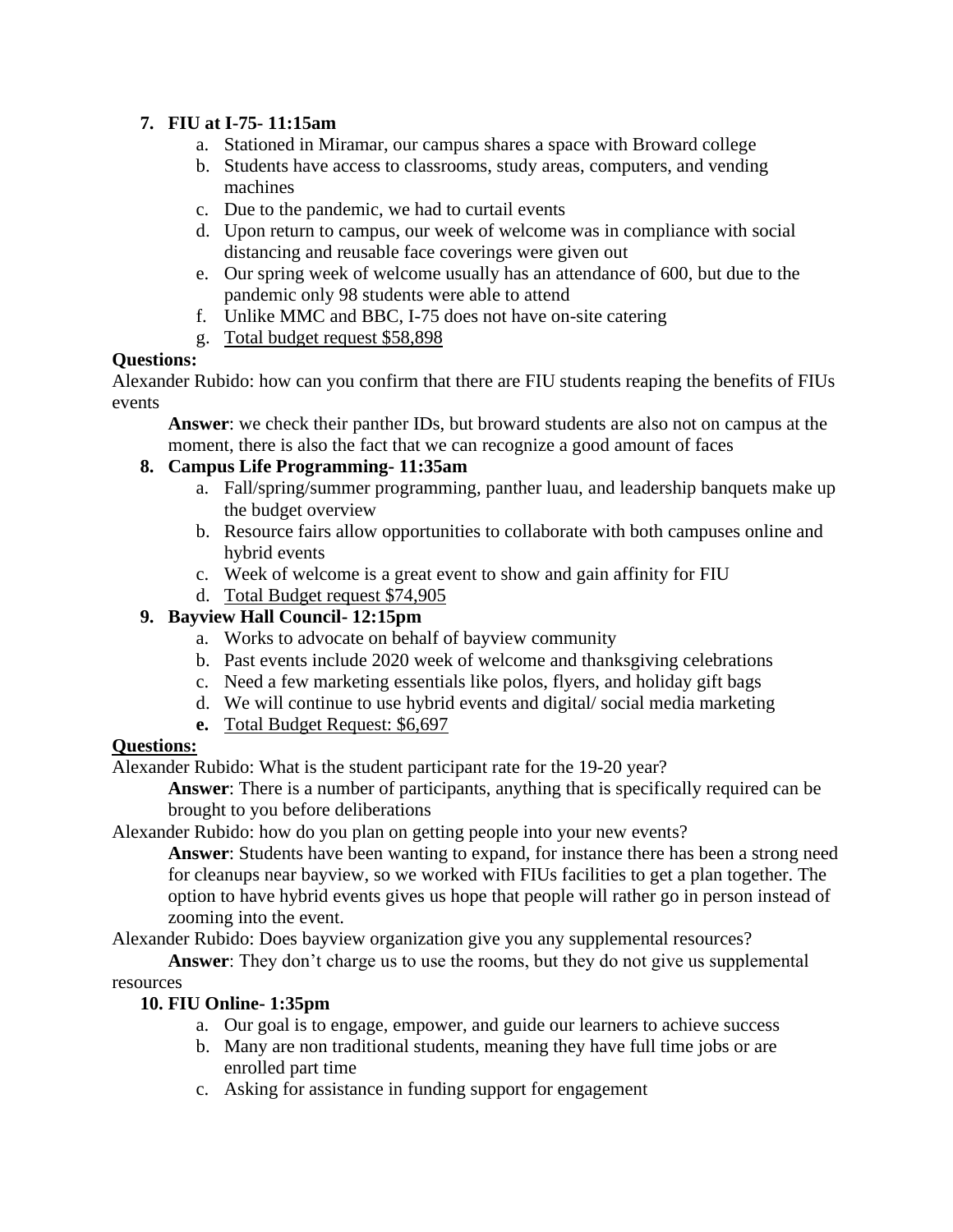d. Online students have contributed over 2 million dollars to a&s funds

# **Questions:**

Alexander Rubido: asking for an additional 176,000, is this to support an increase in salary? More hires? How will it look when put into action?

**Answer:** we were already underfunded last year, and with the growth experiences this year we want to increase our student staff so other students can get answers to their questions without having to wait an incredible amount of time in canvas customer support

Alexandra valdes: do you see yourselves putting time and effort into marketing campaigns for new and current students ?

**Answer:** We get allocations for marketing and we do many campagins to show how effective FIU online is. Marketing will not decrease this year, if anything it will increase

Alexander Rubido: what would be the minimum allotment to keep everything in house?

**Answer**: We would have to stay with the amount of staff if you weren't going to increase the funding. We would have to send students to canvas support to wait in long waiting times.

# **11. Student Creative Media- 1:55pm**

- a. We design everything from flyers and wall wraps to council polos
- b. We design for over 200 university wide student organizations
- c. Hardware, software, travel, and miscellaneous services are the main points of funding
- d. Total budget request: \$80,000

# **Questions:**

Alexander Rubido: Was travel a number one priority?

# **Answers:** Hardware and software are number one, travel follows after

# **12. ISSS- International Student & Scholar Services- 2:15pm**

- a. Over 1 million international students in the U.S. in 2017/18
	- i. 4,494 international students at FIU
	- ii. 143 countries represented
- b. International students bring in 39 billion for the U.S. economy
- c. SGA's funding helps provide for more than 32 different events and programs as well as workshops at both MMC and BBC
- d. ISSS programming deals with events like F-1 information session and FIU football homecoming games
- e. Total budget request: \$19,432

# **Questions:**

Alexander Rubido: the budget request given to us and the one presented is different, do we know which one is correct?

**Answer:** I will look into it and get you the proper number

Bryan Gomez: did the population of international students decline due to the pandemic?

**Answer**: It was very complicated with immigration, so about 30% of our studnts elected

# to stay in their home country, but luckily those students are able to study fully online

# **13. Center for Student Engagement- 2:35pm**

- a. We service all FIU students at all campuses and help build their affinity with FIU
- b. We do this through planning workshops and fairs to initiate student engagement as well as peer mentor programs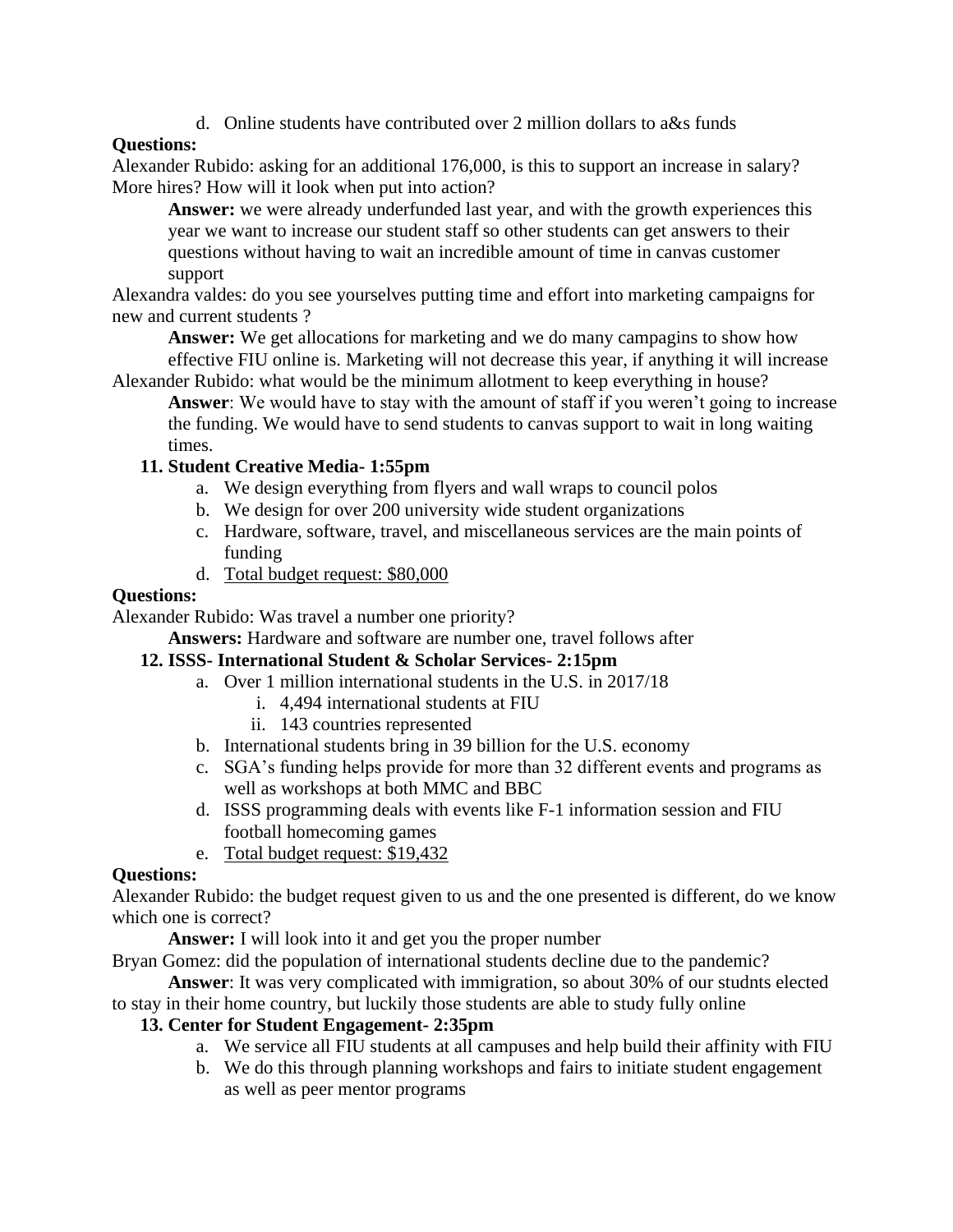- c. First part of request deals with our signature events like the student engagement fair and love your major fair.
	- i. Engagement liaisons connect students to engagement opportunities as well as provide peer support and role modeling
- d. The next part deals with peer mentor programs. With almost 20 events planned for the year as well as several workshops.

# **14. Registered Student Organization Council- 2:55pm**

- a. Work with more than 180 active student organizations across both campuses
- b. Total budget request: \$347,306
	- i. Programming- 67,000
	- ii. Operational expenses: \$10,000
	- iii. Giveaways/ marketing: \$10,000
	- iv. Basic funding: \$160,000
	- v. Special allocations: \$40 ,000
	- vi. Executive board stipend: \$9,000
	- vii. 2 OPS SORC student assistants: \$18,000
	- viii. Graduate assistant: \$15,000

# **Questions**:

Alexander Rubido: you said you wont prioritize marketing this year, what will you be marketing?

**Answer**: We'll be using social media for marketing, and any purchases made will be made before the fiscal year ends.

Alexander Rubido: will panther connect be used to help track events?

**Answer**: Absolutely. Often if an organization wants credit for an event we have them make sure to post everything on panther connect.

# **15. Fraternity and Sorority Life- 3:15pm**

- a. Specializing in leadership development and training
	- i. Council retreats and trainings
- b. Multicultural Greek council organizes events like FIU jeopardy and pit party
- c. Virtual programming includes Real Talk Social Justice and Inclusion Series

# **Questions:**

Alexander Rubido: What extra programming at BBC can we see?

**Answer:** That question relies on what kind of students are at BBC and what times they are on campus. We have collaborated with MMC and noticed there are many more eligible students at MMC.

Janelle Fraga: why was there such an increase in leadership fund?

**Answer:** We always try to rely on alumni to help fund. But we have had a couple rough years. The pandemic hasn't made things any better, so we are sometimes at the mercy of alumni. We prefer to have the security of funding from an FIU entity

# **16. SGA MMC Main Office- 3:35pm**

- a. SGA office serves as a location for meetings as well as a creation space for programming
- b. Location for senate and cabinet members office hours
- c. Storage for giveaways and other items
- d. Total budget request: \$132,402.50

# **Questions:**